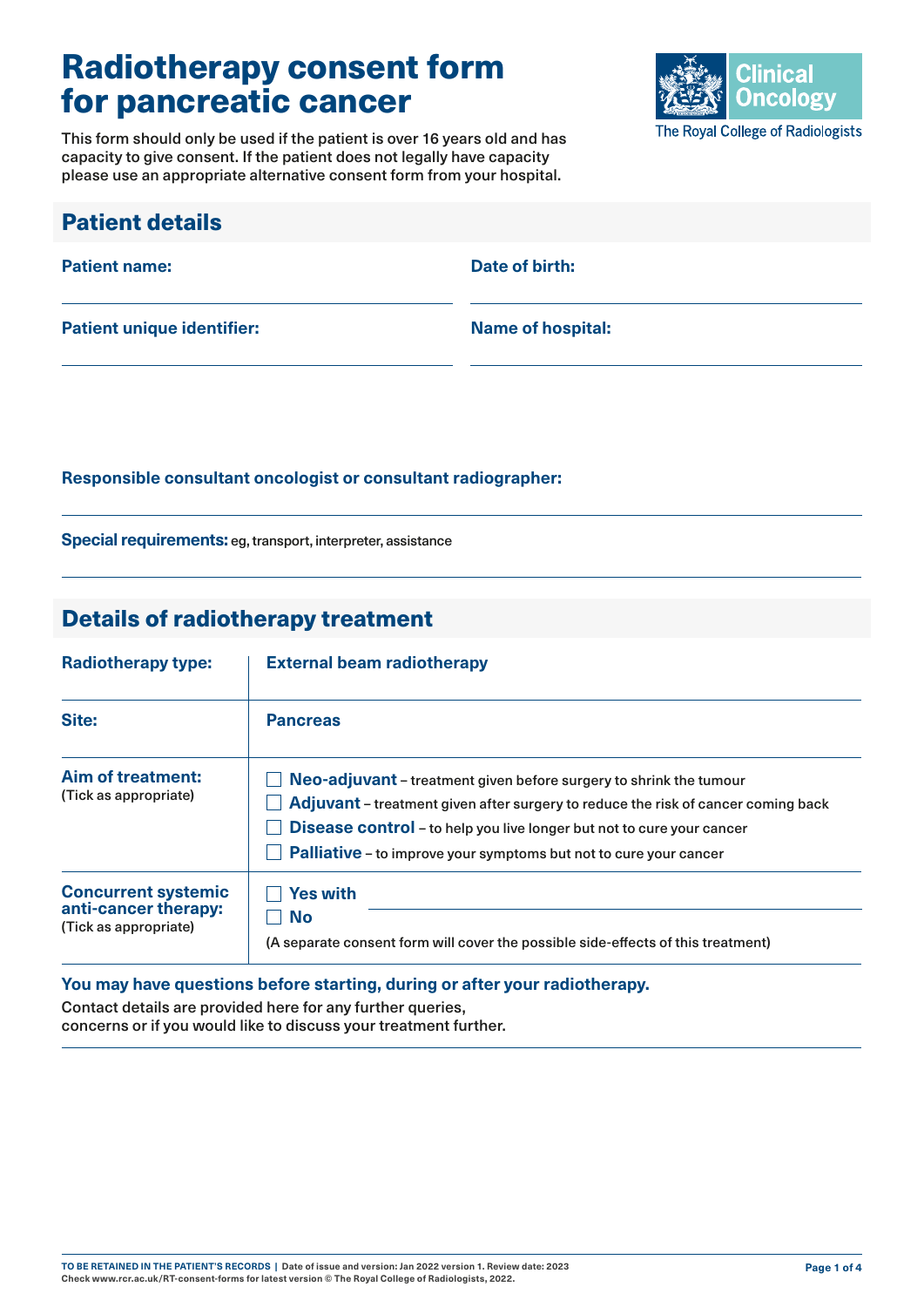## Possible early/short-term side-effects

**Start during radiotherapy or shortly after completing radiotherapy and usually resolve within two to six months of finishing radiotherapy. Frequencies are approximate.**

| <b>Expected</b><br>50%-100%                            | <b>Tiredness</b><br>Nausea - feeling sick<br><b>Abdominal discomfort or bloating</b>                                                                                              |
|--------------------------------------------------------|-----------------------------------------------------------------------------------------------------------------------------------------------------------------------------------|
| <b>Common</b><br>10%-50%                               | <b>Diarrhoea</b><br><b>Vomiting</b><br><b>Indigestion or heartburn</b><br><b>Loss of appetite</b><br><b>Weight loss</b><br><b>Abdominal pain or cramping</b>                      |
| <b>Less common</b><br>Less than 10%                    | <b>Ulcers in the stomach or bowel</b><br><b>Bleeding from the stomach or bowel</b><br>Skin soreness, redness and itching in the treatment area<br>Hair loss in the treatment area |
| <b>Rare</b><br>Less than 1%                            | <b>Bowel perforation - a hole in your bowel</b>                                                                                                                                   |
| <b>Specific risks</b><br>to you from<br>your treatment |                                                                                                                                                                                   |
|                                                        | <b>Patient</b><br>I confirm that I have had the above side-effects explained.<br><b>initials</b>                                                                                  |

**TO BE RETAINED IN THE PATIENT'S RECORDS | Date of issue and version: Jan 2022 version 1. Review date: 2023 Check [www.rcr.ac.uk/RT-consent-forms](http://www.rcr.ac.uk/RT-consent-forms) for latest version © The Royal College of Radiologists, 2022.**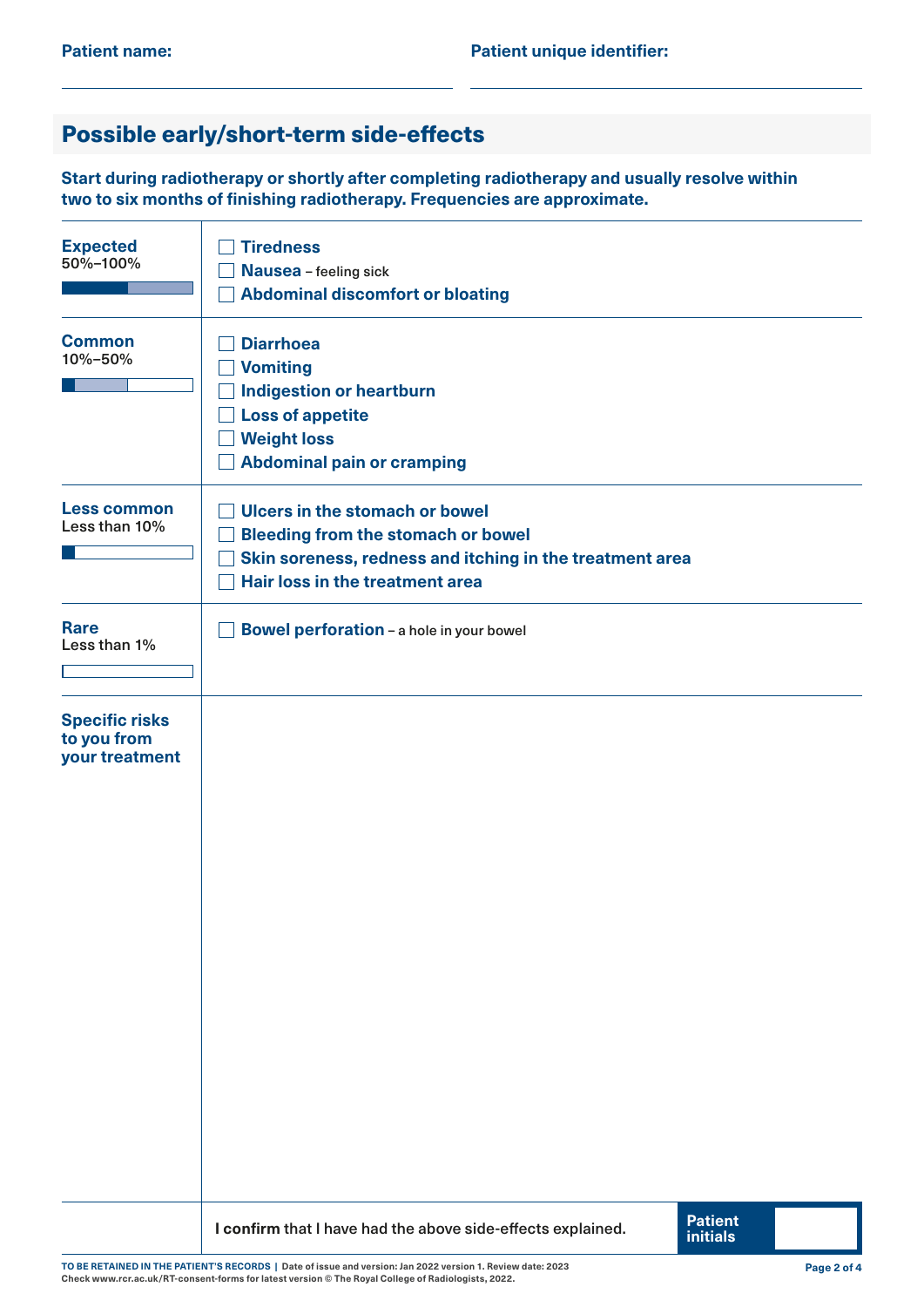## Possible late or long-term side-effects

**May happen many months or years after radiotherapy and may be permanent. Frequencies are approximate.**

| <b>Expected</b><br>50%-100%                            |                                                                                                                                                                                                                                                                                                                                                                                                                                                  |  |  |  |  |
|--------------------------------------------------------|--------------------------------------------------------------------------------------------------------------------------------------------------------------------------------------------------------------------------------------------------------------------------------------------------------------------------------------------------------------------------------------------------------------------------------------------------|--|--|--|--|
| <b>Common</b><br>10%-50%                               | Diabetes - new onset diabetes or complications from existing diabetes<br>Malabsorption - difficulty digesting or absorbing nutrients from food                                                                                                                                                                                                                                                                                                   |  |  |  |  |
| <b>Less common</b><br>Less than 10%                    | Ulcers in the stomach or bowel<br><b>Bleeding from the stomach or bowel</b><br><b>Bowel narrowing or obstruction (blockage of the bowel)</b><br><b>Bowel perforation - a hole in your bowel</b><br>Reduced spleen function leading to increased risk of infection<br>Skin colour change in the treatment area - usually lighter or darker<br>Telangiectasia in the treatment area - small visible blood vessels which look like<br>spidery marks |  |  |  |  |
| <b>Rare</b><br>Less than 1%                            | A different cancer in the treatment area<br>Long term decline in kidney function                                                                                                                                                                                                                                                                                                                                                                 |  |  |  |  |
| <b>Specific risks to</b><br>you from your<br>treatment |                                                                                                                                                                                                                                                                                                                                                                                                                                                  |  |  |  |  |
|                                                        | <b>Patient</b><br>I confirm that I have had the above side-effects explained.<br><b>initials</b>                                                                                                                                                                                                                                                                                                                                                 |  |  |  |  |

**TO BE RETAINED IN THE PATIENT'S RECORDS | Date of issue and version: Jan 2022 version 1. Review date: 2023 Check [www.rcr.ac.uk/RT-consent-forms](http://www.rcr.ac.uk/RT-consent-forms) for latest version © The Royal College of Radiologists, 2022.**